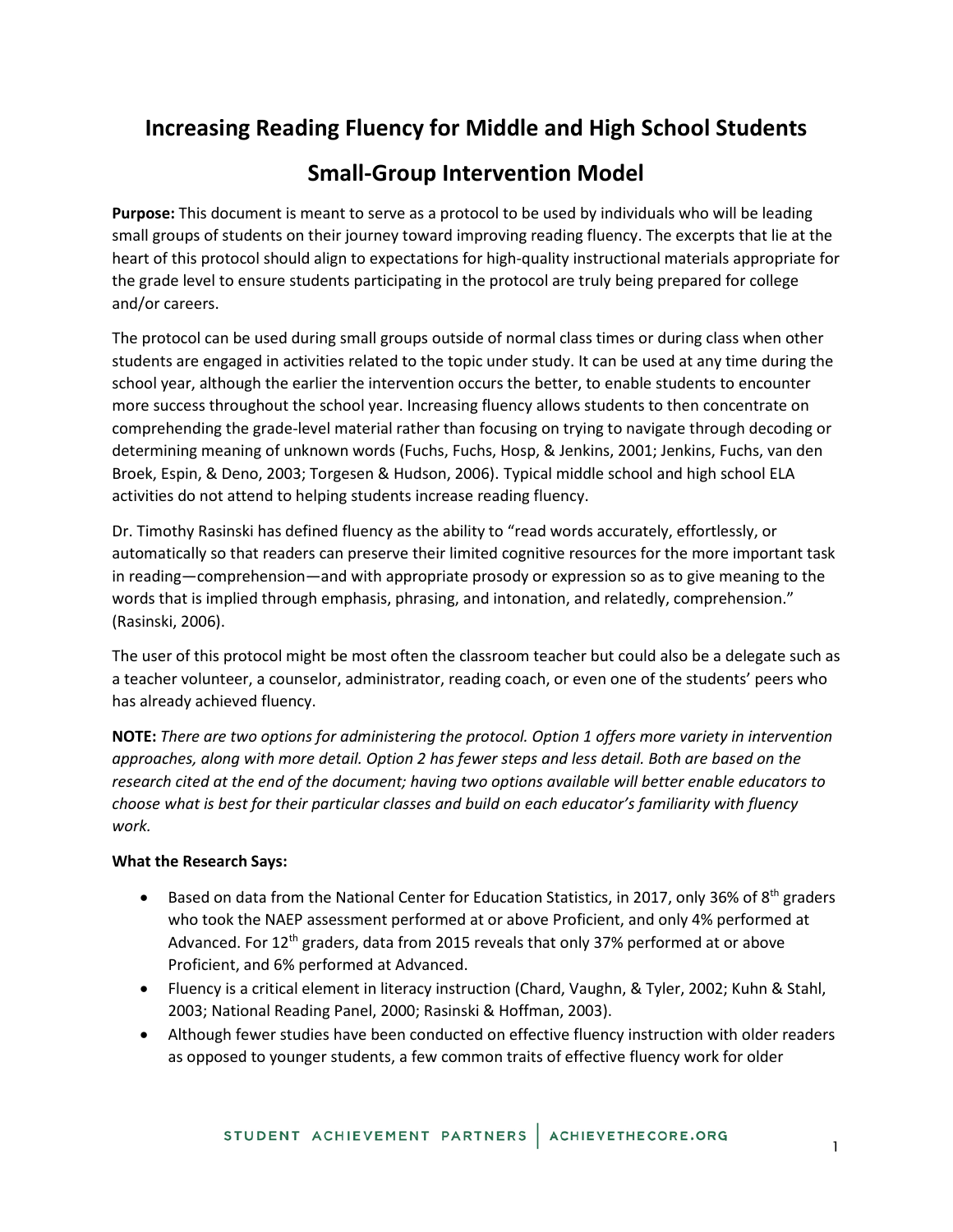students with unfinished learning have emerged. In "Reading Fluency for Adolescents: Should We Care?" Rasinski outlines these traits as follows:

- o Students need to listen to fluent readers to hear fluency modeled.
- o Students need to have assistance during their own readings of text, which is provided best while the student both hears and sees the written words.
- o Students must practice fluency consistently.

## **STEPS IN THE FLUENCY PROTOCOL**

### **Step 1: Determine the student's current level of fluency once you suspect there may be unfinished learning.**

- For MS, we recommend:
	- o *3-Minute Reading Assessments: Word Recognition, Fluency, and Comprehension: Grades 5–8* (book for purchase).
	- o <https://www.readinga-z.com/assessments/fluency-timed-reading/> (free)
	- o <https://www.reallygreatreading.com/diagnostics> (free)
- For HS, we recommend:
	- o Quick and Easy High School Reading Assessments from the Ohio Literacy Alliance, found at<http://literacy.kent.edu/ohioliteracyalliance/fluency/fluency.htm>

Note: You will likely be able to identify which students need intervention after just a few class interactions. Ideally, the whole class would be tested but, practically, that typically takes too much time.

### **Step 2: Record scores for the tested students.**

- If student's scores indicate he or she struggles with fluency, follow the steps below.
- If student's scores do not indicate a struggle, stop here.

### **Step 3: Set up pairs or small groups.**

• To determine how students should be grouped, analyze screener scores to create pairs/groups of students with similar scores and struggles.

### **Step 4: Gather materials needed to begin fluency work.**

- Several copies of a grade-level text currently under study in the classroom.
	- o Each student in a group will need 2–3 copies of the text so he or she can mark up the text and then later have a clean version when the marks get distracting.
	- o The fluent reader (e.g., the teacher, selected adult, or peer) will also need one copy per student to make annotations regarding areas of struggle for each student as well as areas of progress throughout the protocol.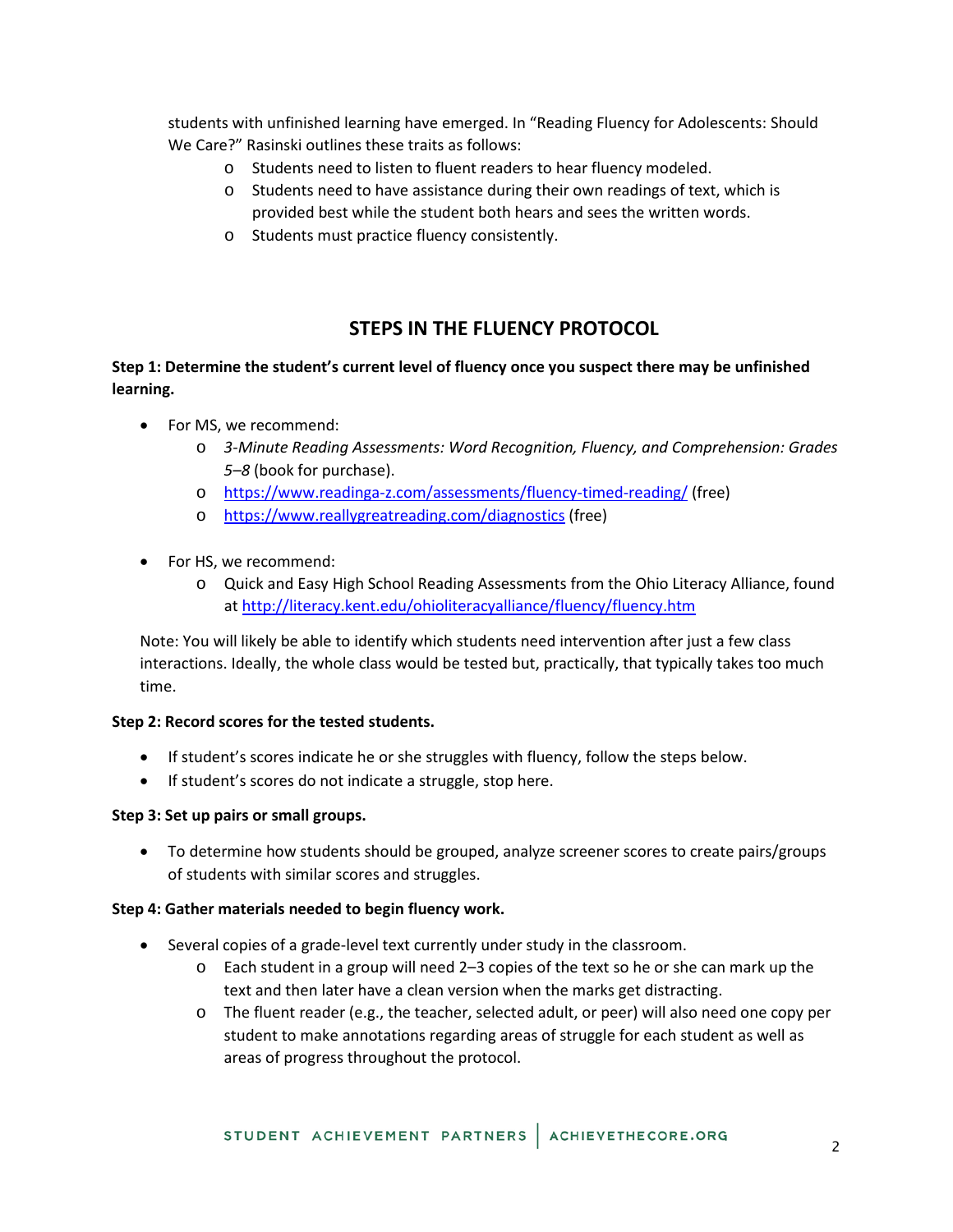### **Step 5: Create student buy-in.**

- Be truthful about the purpose of the fluency work. Students will be fully aware of their own struggles with reading. Explain that fluency is a key component in increasing comprehension, but there is no correlation between intelligence and reading fluency. Lack of fluency can be addressed through exercises like the ones that follow.
- Whatever passage is used, whether an excerpt from a classroom text or other on-grade-level materials, you can certainly shorten it (e.g., concentrate on 3–4 shorter paragraphs at a time) if the passage seems too long for those who struggle.
- Note: Research conflicts regarding whether the best approach is repeated readings of the same text or repeated application of the same protocol to different texts. For purposes of this smallgroup intervention, we recommended repeated readings of the same text.

### **Step 6: Begin administering a series of the fluency protocol as seen on page 4.**

- Reiterate in the small group the purpose of the work, having honest discussions of students' struggles, gaining their insights, and reflecting on the screener.
	- o Ask students to reflect on how they think they did on the screener overall.
	- o Ask what was most challenging (e.g., words they didn't recognize, words they didn't know the meaning of).
	- o Ask about the length of the screener compared to the length of regular readings and whether the shorter length was helpful or more comfortable for students.
	- $\circ$  Explain to students that the struggles they felt are real and can be addressed by using this small-group protocol.
- Using the protocol, repeat the entire process at least 4 times (i.e., using the entire process across 4 weeks with 4 different texts) for the noted number of minutes per session.

### **Step 7: Repeat Step 1.**

- Using the same screening mechanism used in Step 1, retest the student.
	- $\circ$  If the student has improved enough to be fluent, the process stops. Discuss progress and the accomplishment with the student and offer future reflections and assistance as needed.
	- $\circ$  If the student has not improved significantly in regard to fluency, repeat Step 6 for additional cycles until fluency is achieved. Each time, discuss student's progress, areas of continued struggles, and reflections on what it takes to achieve fluency**.**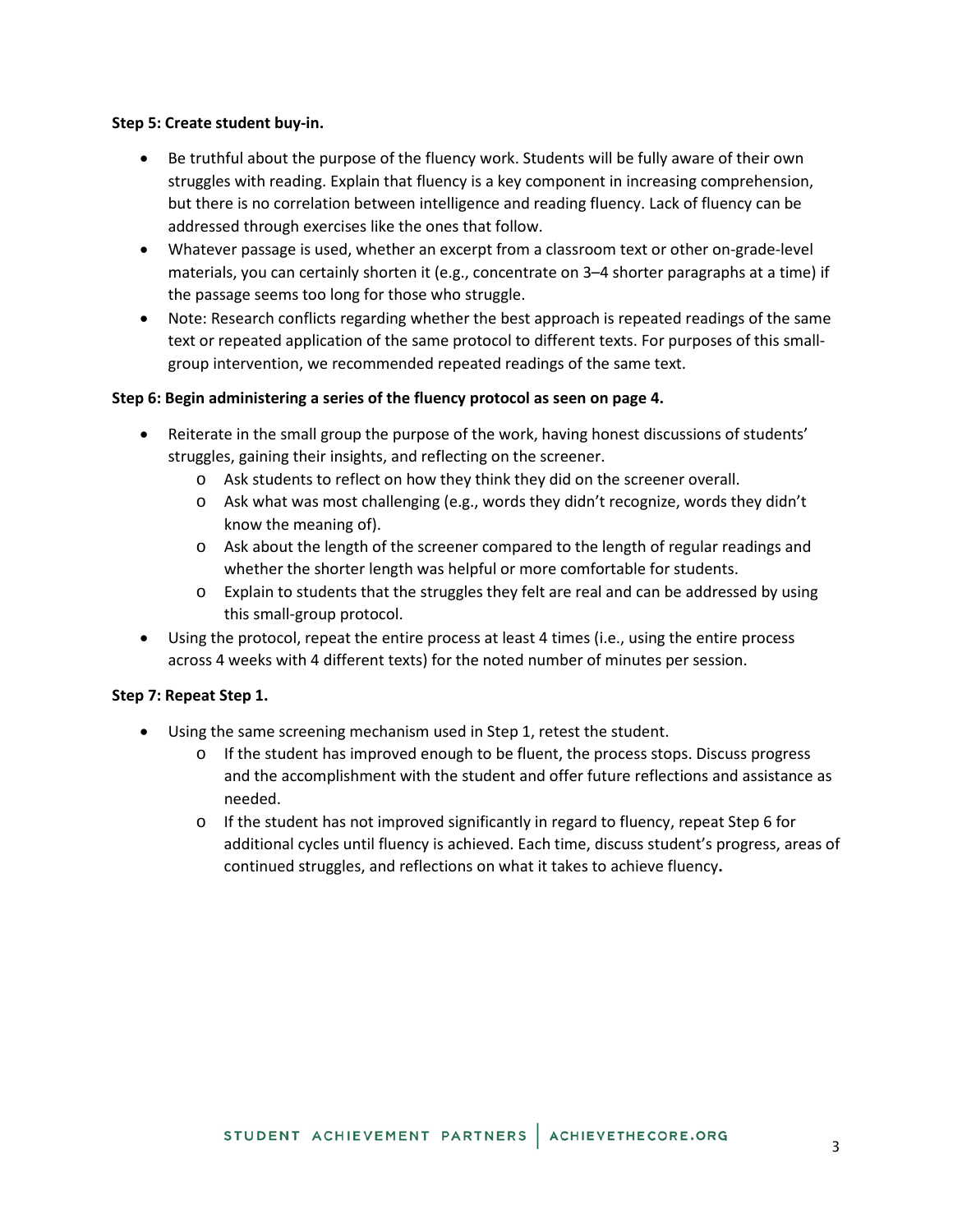# **OPTION 1 FOR FLUENCY PROTOCOL:**

### **(Seven sessions, approximately 15 minutes each, with a wide variety of intervention strategies)**

Note: To implement this protocol with fidelity and in accordance with research on promoting fluency, ALL sessions should be completed in the order provided. The same text should be used throughout the protocol, only switching to a new text when the protocol begins again.

### **Student Profile Sheet**

| <b>Student Name:</b> | Date: | <b>Screener Used:</b> | <b>Beginning Score:</b> |
|----------------------|-------|-----------------------|-------------------------|
|                      | Date: | <b>Screener Used:</b> | Score After 4 weeks:    |
|                      | Date: | <b>Screener Used:</b> | Score After 8 weeks:    |

(Add lines as needed if intervention continues, at 4-week intervals)

| <b>SESSION 1: (Total time: 15 minutes)</b> |                                                                                    |  |
|--------------------------------------------|------------------------------------------------------------------------------------|--|
| Length                                     | <b>Learning Activity</b>                                                           |  |
| 2 minutes                                  | Modeling: Passage is read aloud by a fluent reader, with attention to proper       |  |
|                                            | pacing, expression, and accuracy. Student will actively listen and follow along in |  |
|                                            | text.                                                                              |  |
| 5 minutes                                  | Echo Reading: Fluent reader reads one sentence at a time, with student then        |  |
|                                            | reading the sentence aloud mirroring the fluent reader's pacing, expression,       |  |
|                                            | and accuracy.                                                                      |  |
| 5 minutes                                  | Noting Challenging Words: Student circles words that were difficult to read or     |  |
|                                            | that were unfamiliar in regard to meaning. Read the words together, one at a       |  |
|                                            | time, pronouncing and discussing meaning, with definitions provided. (Note: If     |  |
|                                            | using the Fluency Packet from Achieve the Core, some potentially challenging       |  |
|                                            | words and related short definitions have been provided for you with each text.)    |  |
| 3 minutes                                  | Choral Reading: Fluent reader and student read the text one time in unison.        |  |
| <b>SESSION 2: (Total time: 15 minutes)</b> |                                                                                    |  |
| Length                                     | <b>Learning Activity</b>                                                           |  |
| 2 minutes                                  | Modeling: Passage chosen by student is read aloud by a fluent reader, with         |  |
|                                            | attention to proper pacing, expression, and accuracy. Student will actively        |  |
|                                            | listen and follow along in text.                                                   |  |
| 3 minutes                                  | Choral Reading: Fluent reader and student read the text one time in unison.        |  |
| 7 minutes                                  | Independent Reading: Student reads aloud the text, while fluent reader             |  |
|                                            | monitors for pace, accuracy of words and punctuation, and appropriate              |  |
|                                            | expression. Student should be allowed to struggle with some words, sounding        |  |
|                                            | out if needed, but fluent reader should intervene with guidance at points to       |  |
|                                            | avoid student frustration.                                                         |  |
| 3 minutes                                  | Decoding: Using words the student struggled with during the independent            |  |
|                                            | reading above, student selects a couple of words to practice decoding, focusing    |  |
|                                            | on words that presented challenges during the independent reading activity         |  |
|                                            | described in the row above.                                                        |  |
| <b>SESSION 3: (Total time: 15 minutes)</b> |                                                                                    |  |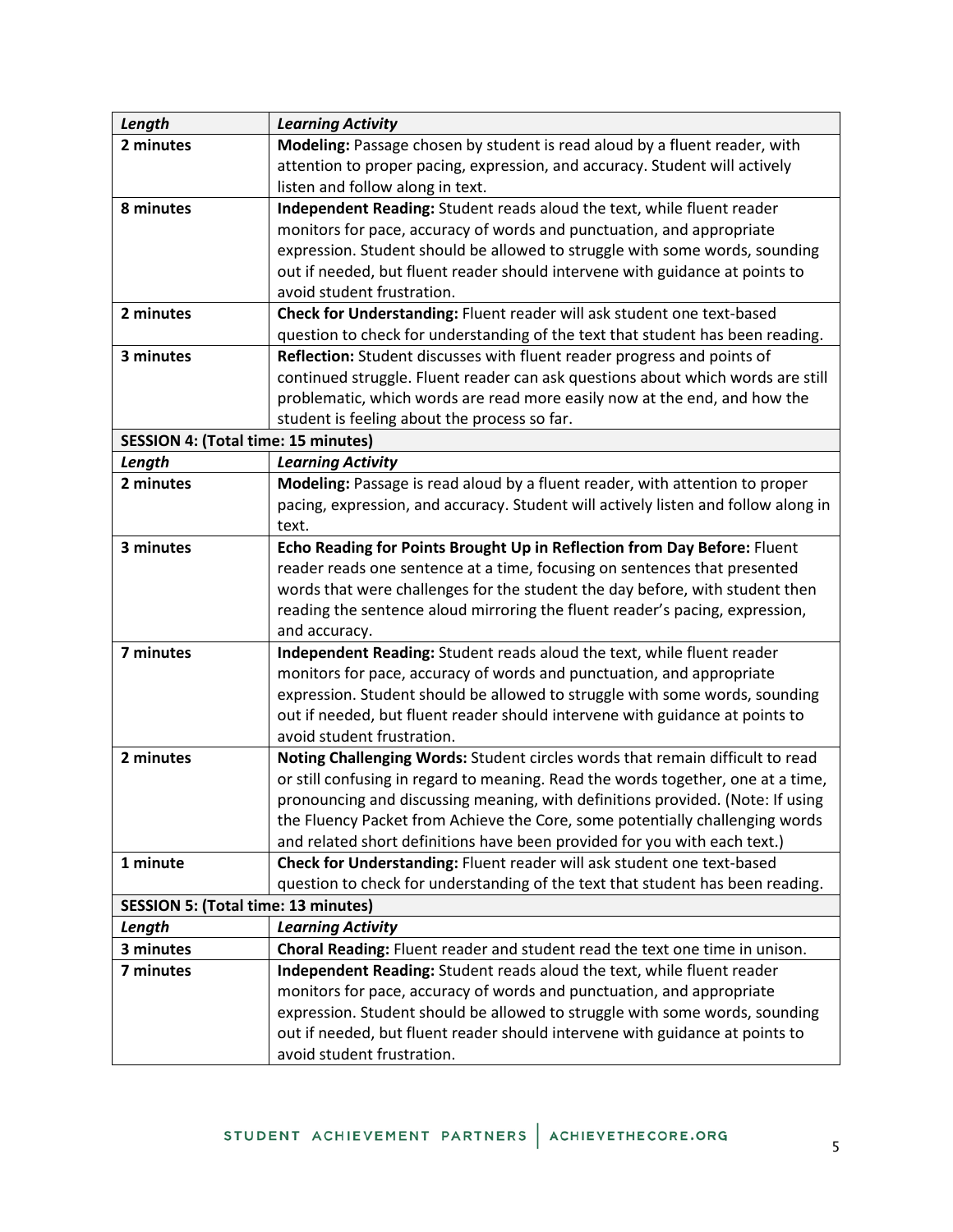| 3 minutes                                  | Juicy Sentence Analysis: Help student dig into one juicy sentence in the text, |
|--------------------------------------------|--------------------------------------------------------------------------------|
|                                            | focusing on sentence structure, word choice, and meaning. Follow the Juicy     |
|                                            | Sentence Guidance here. (Note: if using the Fluency Packet from Achieve the    |
|                                            | Core, a juicy sentence has been provided for you with each text.)              |
| <b>SESSION 6: (Total time: 15 minutes)</b> |                                                                                |
| Length                                     | <b>Learning Activity</b>                                                       |
| 2 minutes                                  | Modeling: Passage chosen by student is read aloud by a fluent reader, with     |
|                                            | attention to proper pacing, expression, and accuracy. Student will actively    |
|                                            | listen and follow along in text.                                               |
| 7 minutes                                  | Independent Reading: Student reads aloud the text, while fluent reader         |
|                                            | monitors for pace, accuracy of words and punctuation, and appropriate          |
|                                            | expression. Student should be allowed to struggle with some words, sounding    |
|                                            | out if needed, but fluent reader should intervene with guidance at points to   |
|                                            | avoid student frustration.                                                     |
| 3 minutes                                  | Check for Understanding: Fluent reader will ask student one text-based         |
|                                            | question to check for understanding of the text that student has been reading. |
| 3 minutes                                  | Reflection: Student discusses progress with fluent reader and points of        |
|                                            | continued struggle. Ask questions about which words are still problematic,     |
|                                            | which words are read more easily now at the end, and how the student is        |
|                                            | feeling about the process so far.                                              |
| <b>SESSION 7: (Total time: 15 minutes)</b> |                                                                                |
| Length                                     | <b>Learning Activity</b>                                                       |
| 7 minutes                                  | Independent Reading: Student reads aloud the text, while fluent reader         |
|                                            | monitors for pace, accuracy of words and punctuation, and appropriate          |
|                                            | expression. Student should be allowed to struggle with some words, sounding    |
|                                            | out if needed, but fluent reader should intervene with guidance at points to   |
|                                            | avoid student frustration. (Student who has made enough progress to feel       |
|                                            | confident can read the text to someone new as a type of "performance" if they  |
|                                            | so wish.)                                                                      |
| 3 minutes                                  | Check for Understanding: Fluent reader will ask student to summarize the       |
|                                            | main idea of the text.                                                         |
| 5 minutes                                  | Final Feedback and Reflection: Fluent reader discusses student progress made   |
|                                            | based on the independent reading above. If there are still points of challenge |
|                                            | or misunderstandings, those can be mentioned but, overall, the focus should    |
|                                            | be the progress student has made. Student should be asked to provide           |
|                                            | feedback on what steps in the protocol seemed most helpful, overall gauge of   |
|                                            | progress, and what he or she learned overall about both improving reading and  |
|                                            | the text itself.                                                               |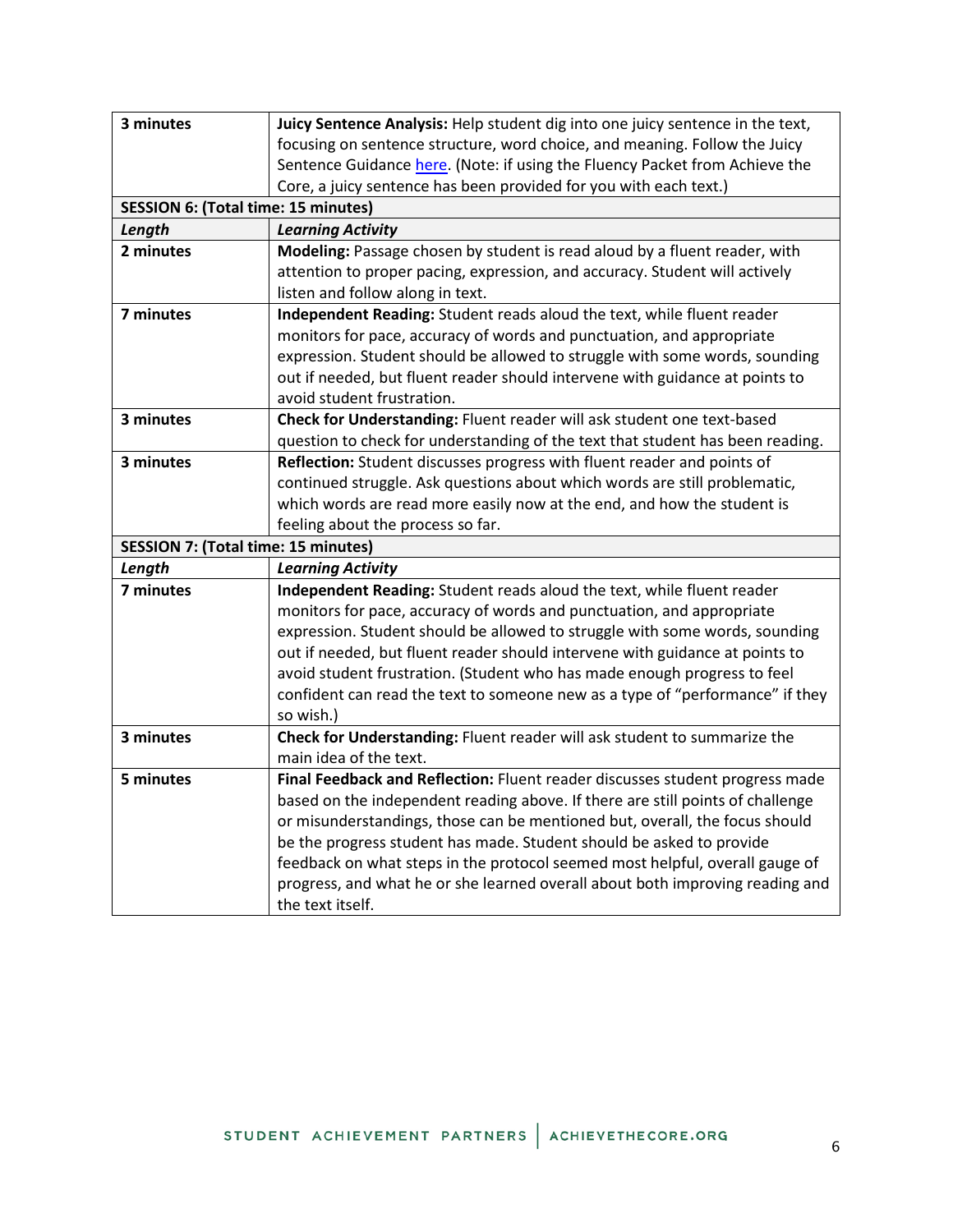#### **Scheduling Example for Administration of Option 1:**

The protocol outlined above includes seven sessions of approximately 15 minutes each with a single short text. Depending on the way your class schedule is organized (e.g., block scheduling, short period daily), you can split the sessions in different ways. Given the demands of the classroom and that fluency work may be done more effectively in private rather than small groups within a quiet classroom, educators may wish to recruit fluent readers from parent volunteers, other educators or administrators, teacher aides, etc. If your classroom already includes a lot of small-group work and the fluency work may go unnoticed by other students, teacher-led small-group work is a great approach as well.

The examples below are suggestions for other ways the protocol can be split over the available days; note that additional configurations are possible.

| <b>Block Schedule</b>                                              | <b>Class Every Day</b>           |
|--------------------------------------------------------------------|----------------------------------|
| Day A: Session 1 before school                                     | Day A: Session 1 before school   |
| Day A: Session 2 during class as small group or pull-out session   | Day A: Session 2 during class as |
|                                                                    | small group or pull-out session  |
| Off Day (Day B): Session 3 before school or during a different     | Day B: Session 3 during class as |
| subject with use of a volunteer and with permission of the other   | small group or pull-out session  |
| educator. (Reminder: If fluency is an issue in your classroom, it  |                                  |
| is likely an issue in other subject areas.)                        |                                  |
| Day C: Session 4 before school                                     | Day C: Session 4 before school   |
| Day C: Session 5 during class as a small group or pull-out session | Day C: Session 5 during class as |
|                                                                    | small group or pull-out session  |
| Off Day (Day D): Session 6 before school or during a different     | Day D: Session 6 during class as |
| subject with use of a volunteer and with permission of the other   | small group or pull-out session  |
| educator. (Reminder: If fluency is an issue in your classroom, it  |                                  |
| is likely an issue in other subject areas.                         |                                  |
| Day E: Session 7 either before school or during class              | Day E: Session 7 during class as |
|                                                                    | small group or pull-out session  |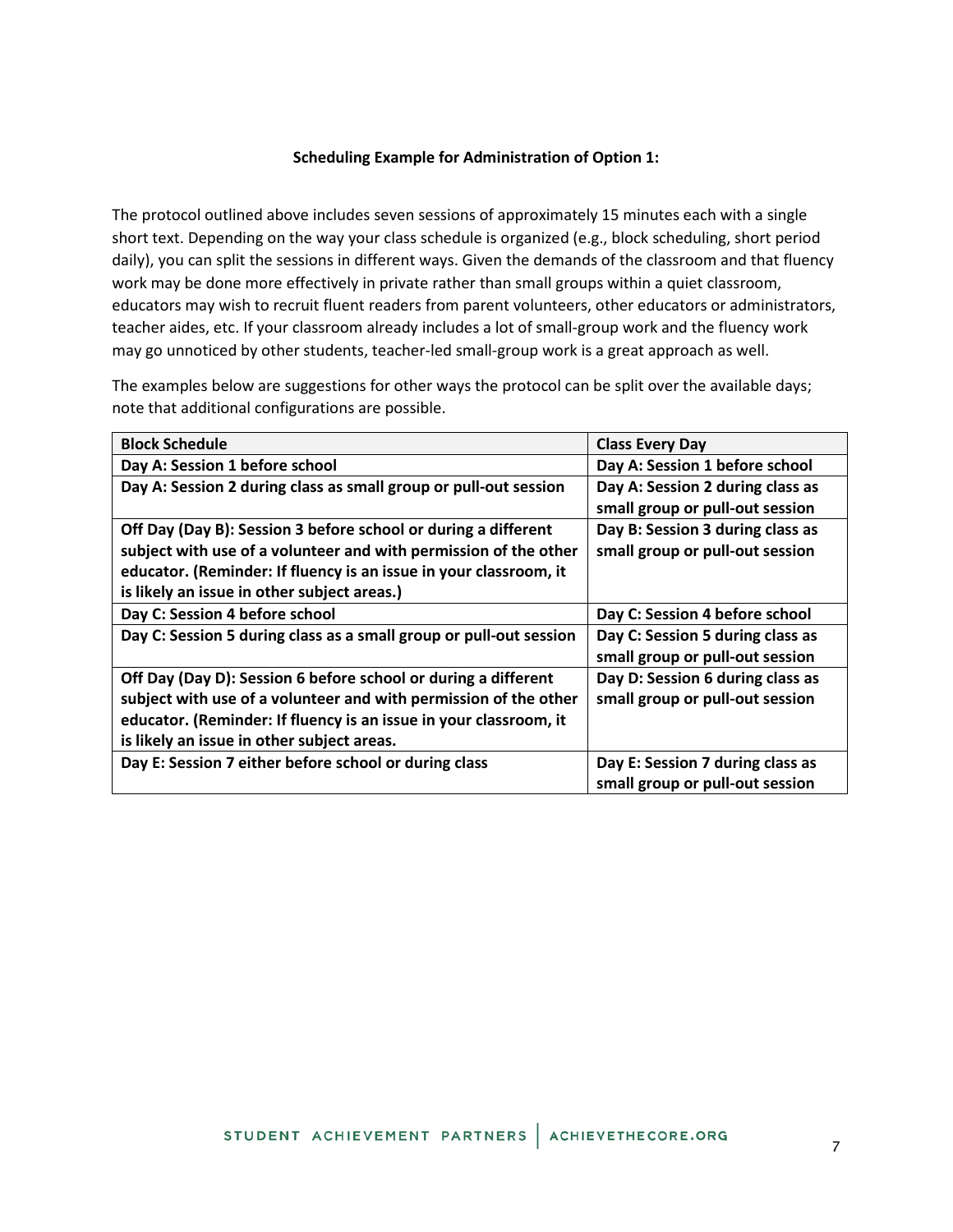# **OPTION 2 FOR FLUENCY PROTOCOL:**

### **(Four sessions, not exceeding 20 minutes each, with a wide variety of intervention strategies)**

Note: To implement this protocol with fidelity and in accordance with research on promoting fluency, ALL sessions should be completed in the order provided. The same text should be used throughout the protocol, only switching to a new text when the protocol begins again.

### **Student Profile Sheet**

| <b>Student Name:</b> | Date: | <b>Screener Used:</b> | <b>Beginning Score:</b> |
|----------------------|-------|-----------------------|-------------------------|
|                      | Date: | <b>Screener Used:</b> | <b>Beginning Score:</b> |
|                      | Date: | <b>Screener Used:</b> | <b>Beginning Score:</b> |

(Add lines as needed if intervention continues, at 4-week intervals)

| <b>SESSION 1 (Total time: 15 minutes)</b>               |                                                                                                                                                                                                                                                                                                                                                                                                                                                                                                                                                                                                                                                                                                                                                                                                    |  |
|---------------------------------------------------------|----------------------------------------------------------------------------------------------------------------------------------------------------------------------------------------------------------------------------------------------------------------------------------------------------------------------------------------------------------------------------------------------------------------------------------------------------------------------------------------------------------------------------------------------------------------------------------------------------------------------------------------------------------------------------------------------------------------------------------------------------------------------------------------------------|--|
| Length                                                  | <b>Learning Activity</b>                                                                                                                                                                                                                                                                                                                                                                                                                                                                                                                                                                                                                                                                                                                                                                           |  |
| 5 minutes                                               | Modeling: Passage is read aloud by fluent reader two times to student,<br>with attention to proper pacing, expression, and accuracy. Student will<br>actively listen and follow along in text using a pointer of some type<br>(other than their finger, which may seem infantile). Remind student                                                                                                                                                                                                                                                                                                                                                                                                                                                                                                  |  |
|                                                         | that the work is to improve fluency and independence, and that you<br>will be asking questions about the text later.                                                                                                                                                                                                                                                                                                                                                                                                                                                                                                                                                                                                                                                                               |  |
| 10 minutes<br><b>SESSION 2 (Total time: 20 minutes)</b> | Noting Challenging Words: Student circles words that remain difficult<br>to read or still confusing in regard to meaning while fluent reader<br>models reading aloud a second time, this time more slowly and pausing<br>occasionally. Read (or spell if more appropriate) the words together,<br>one at a time, pronouncing and discussing meaning, with definitions<br>provided. Words that are essential to understanding important ideas in<br>the text should be the focus of this exercise. For example, for key<br>words, one might use the word first in the same context and then in a<br>different context. (Note: If using the Fluency Packet from Achieve the<br>Core, some potentially challenging words and related short definitions<br>have been provided for you with each text.) |  |
| Length                                                  | <b>Learning Activity</b>                                                                                                                                                                                                                                                                                                                                                                                                                                                                                                                                                                                                                                                                                                                                                                           |  |
| 3 minutes                                               | Introducing the Questions: Student receives teacher-created handout<br>with two or three text-based questions, in order of occurrence in the<br>text and with bigger ideas coming at the end of the sequence, to check<br>for understanding of the text that student has been reading. Read the<br>questions aloud to the student as he or she follows along.                                                                                                                                                                                                                                                                                                                                                                                                                                      |  |
| 4 minutes                                               | Modeling: Teacher tells student to listen carefully as the text is read<br>aloud again. This time, student will be taking notes, underlining, or<br>annotating points in the text that can be used to help answer the<br>questions. Emphasize that the notes don't need to be extensive and can<br>be simple mark-ups.                                                                                                                                                                                                                                                                                                                                                                                                                                                                             |  |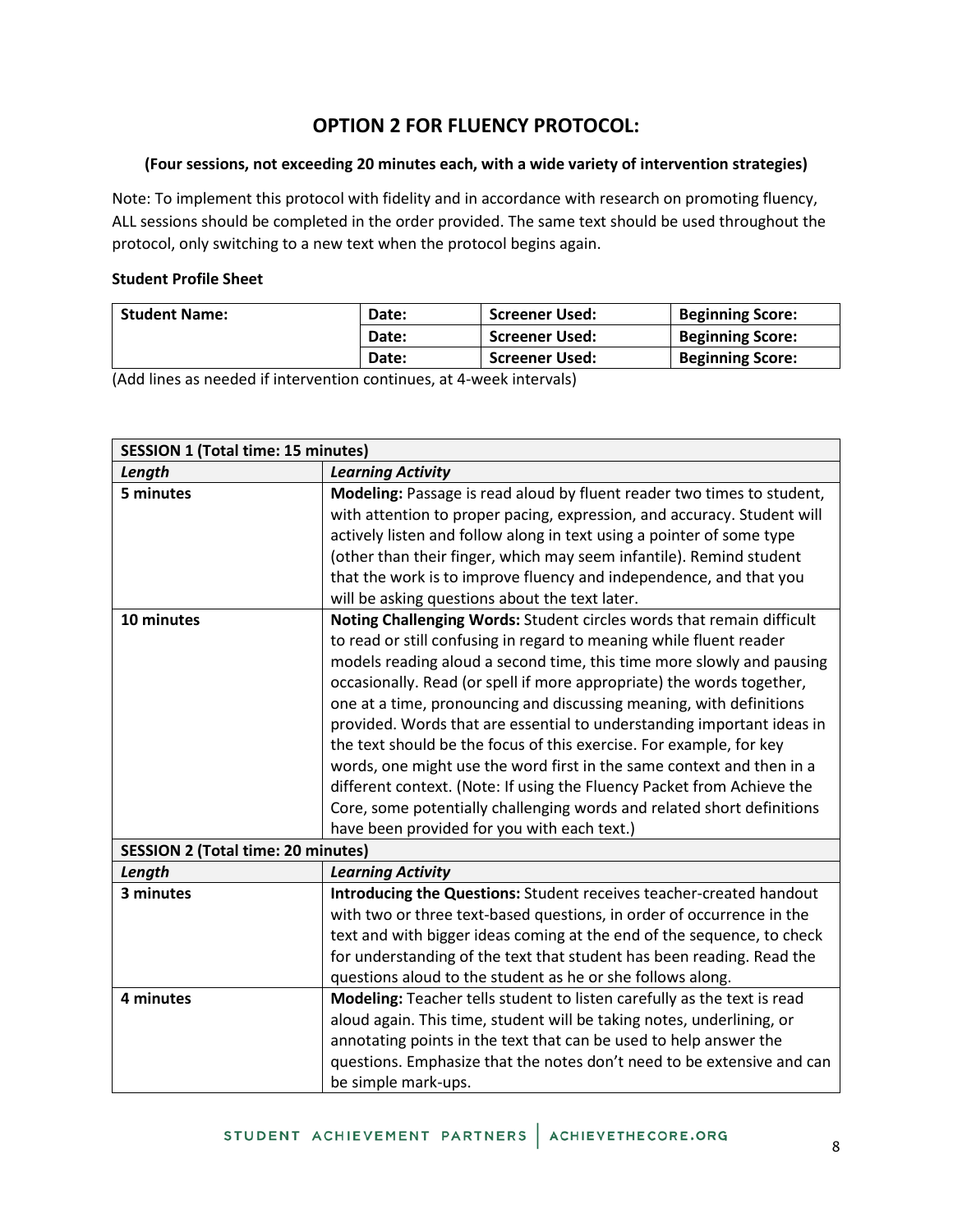| 13 minutes                                | Check for Understanding: Student jots down answers to the questions          |
|-------------------------------------------|------------------------------------------------------------------------------|
|                                           | presented OR, if more applicable to the student, the teacher can lead        |
|                                           | the discussion. Alternately, this could involve oral discussion (Think,      |
|                                           | Pair, Share), a visual response (create a graphic), etc. Give explicit       |
|                                           | instruction to use mark-ups made during the read aloud. Student              |
|                                           | should read aloud the pieces of text used to answer the question, even       |
|                                           | if answering in writing.                                                     |
| <b>SESSION 3 (Total time: 15 minutes)</b> |                                                                              |
| Length                                    | <b>Learning Activity</b>                                                     |
| 2 minutes                                 | Modeling: Student listens for expression as teacher reads aloud a            |
|                                           | portion or portions of the text that would best lend itself to being read    |
|                                           | with expression.                                                             |
| 3 minutes                                 | Echo Reading (if student still needs much support): Teacher reads one        |
|                                           | sentence at a time, with student then reading the sentence aloud             |
|                                           | mirroring the teacher's pacing, expression, and accuracy. OR                 |
|                                           | Choral Reading (for student needing less support): Teacher and               |
|                                           | student read the text one time in unison, with an emphasis on                |
|                                           | expression.                                                                  |
| 10 minutes                                | Buddy Reading: Passage is read aloud by each student to another              |
|                                           | student in the group, with attention to proper pacing, expression, and       |
|                                           | accuracy. Student will actively listen and follow along in text. Teacher     |
|                                           | should use this opportunity to monitor individual readings and provide       |
|                                           | feedback.                                                                    |
|                                           | SESSION 4 (Total time: 5 minute per student x number of students in a group) |
| Length                                    | <b>Learning Activity</b>                                                     |
| 5 minutes per student                     | Independent Reading and Reflection: Teacher pulls one student at a           |
|                                           | time to listen to an individual reading of the text. Provide feedback        |
|                                           | (both positive and constructive) and have student reflect on how he or       |
|                                           | she feels having completed the protocol. Use this as a point of              |
|                                           | encouragement for introducing the next text. Provide the text to the         |
|                                           | student to allow for independent practice if that is what he or she          |
|                                           | wishes to do.                                                                |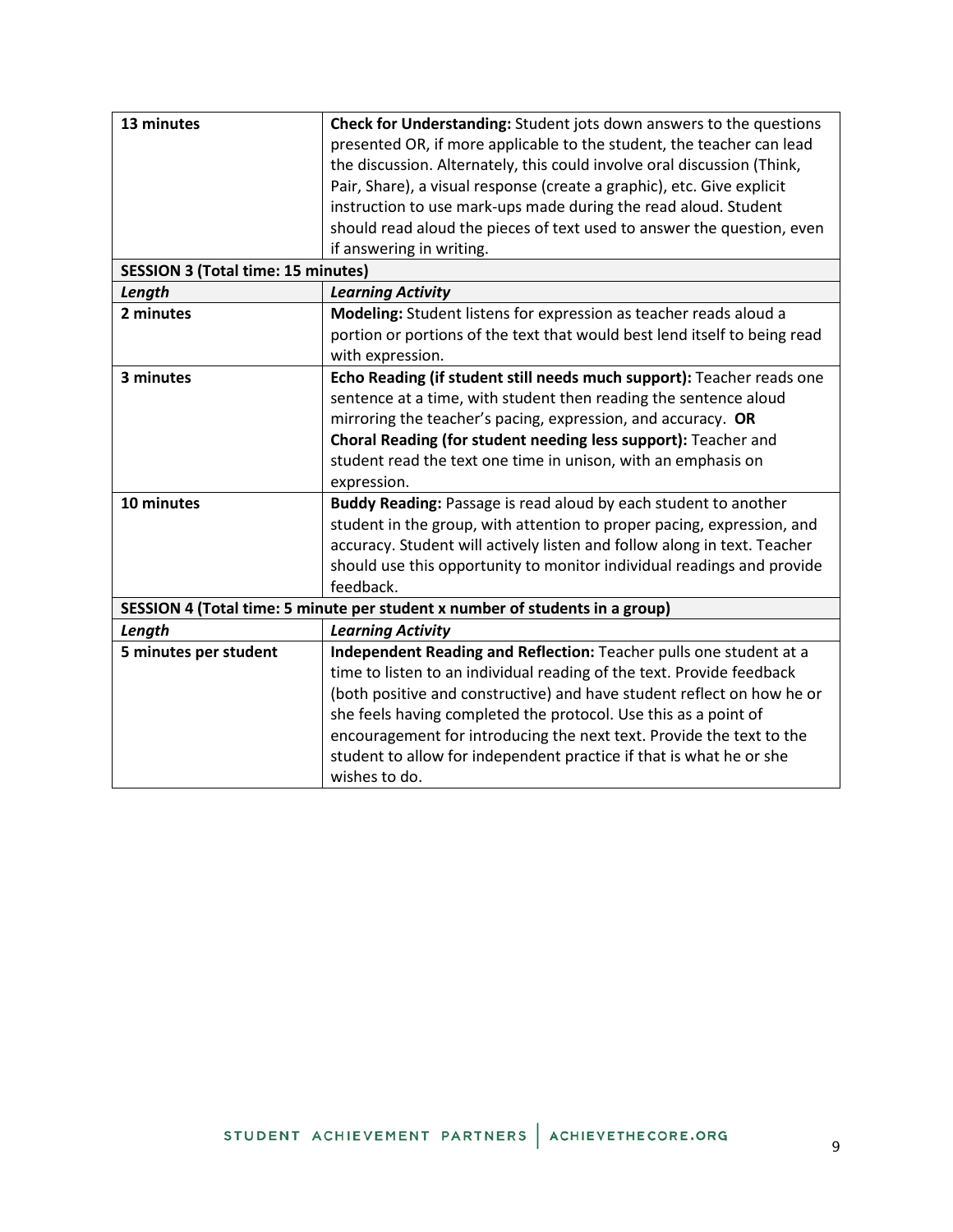### **Scheduling Example for Administration of Option 2:**

As noted above with Option 1, the sessions for Option 2 can also be arranged in various ways depending on the available schedule. Here are some additional suggestions:

| <b>Block Schedule</b>              | <b>Class Every Day</b>                                            |
|------------------------------------|-------------------------------------------------------------------|
| Day A: Session 1 during class as   | Day A: Session 1 during class as small group or pull-out session  |
| small group or pull-out session    |                                                                   |
| Off Day (Day B): Session 2         | Day B: Session 2: during class as small group or pull-out session |
| before school or during a          |                                                                   |
| different subject with use of a    |                                                                   |
| volunteer and with permission      |                                                                   |
| of the other educator.             |                                                                   |
| (Reminder: If fluency is an issue  |                                                                   |
| in your classroom, it is likely an |                                                                   |
| issue in other subject areas.)     |                                                                   |
| Day C: Session 3 during class as   | Day C: Session 3 during class as small group or pull-out session  |
| a small group or pull out          |                                                                   |
| session                            |                                                                   |
| Off Day (Day D): Session 4         | Day D: Session 4 during class as small group or pull-out session  |
| before school or during a          |                                                                   |
| different subject with use of a    |                                                                   |
| volunteer and with permission      |                                                                   |
| of the other educator.             |                                                                   |
| (Reminder: If fluency is an issue  |                                                                   |
| in your classroom, it is likely an |                                                                   |
| issue in other subject areas.      |                                                                   |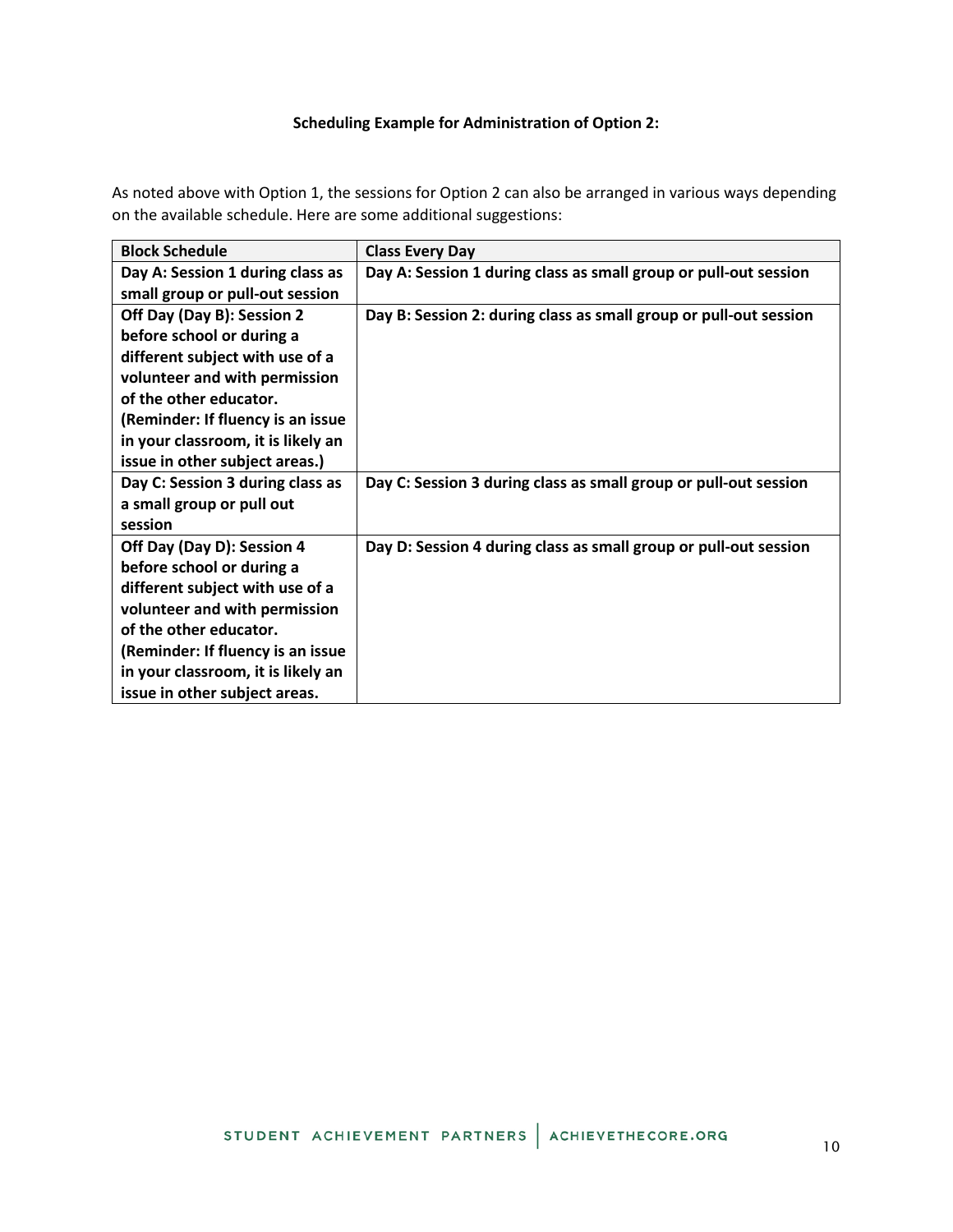### **Additional Fluency Resources:**

Fluency Packet for 6–8: Short, grade-level-appropriate passages to use with students to increase fluency. <https://achievethecore.org/page/887/fluency-packet-for-the-6-8-grade-band>

Fluency Packet for 9–10: Short, grade-level-appropriate passages to use with students to increase fluency.<https://achievethecore.org/page/1022/fluency-packet-for-the-9-10-grade-band>

Fluency Chart: Quick reference chart to use to identify readers who need fluency support, set goals, and track progress (grades 1–8).<https://achievethecore.org/page/237/fluency-chart>

Blog Post: "What is Reading Fluency?" by David Liben and David Paige, which explains the characteristics of reading fluency.<https://achievethecore.org/aligned/what-is-reading-fluency/>

Blog Post: "Building Reading Fluency" by David Liben and David Paige, which details four classroom strategies that help build fluent readers.<https://achievethecore.org/aligned/building-reading-fluency/>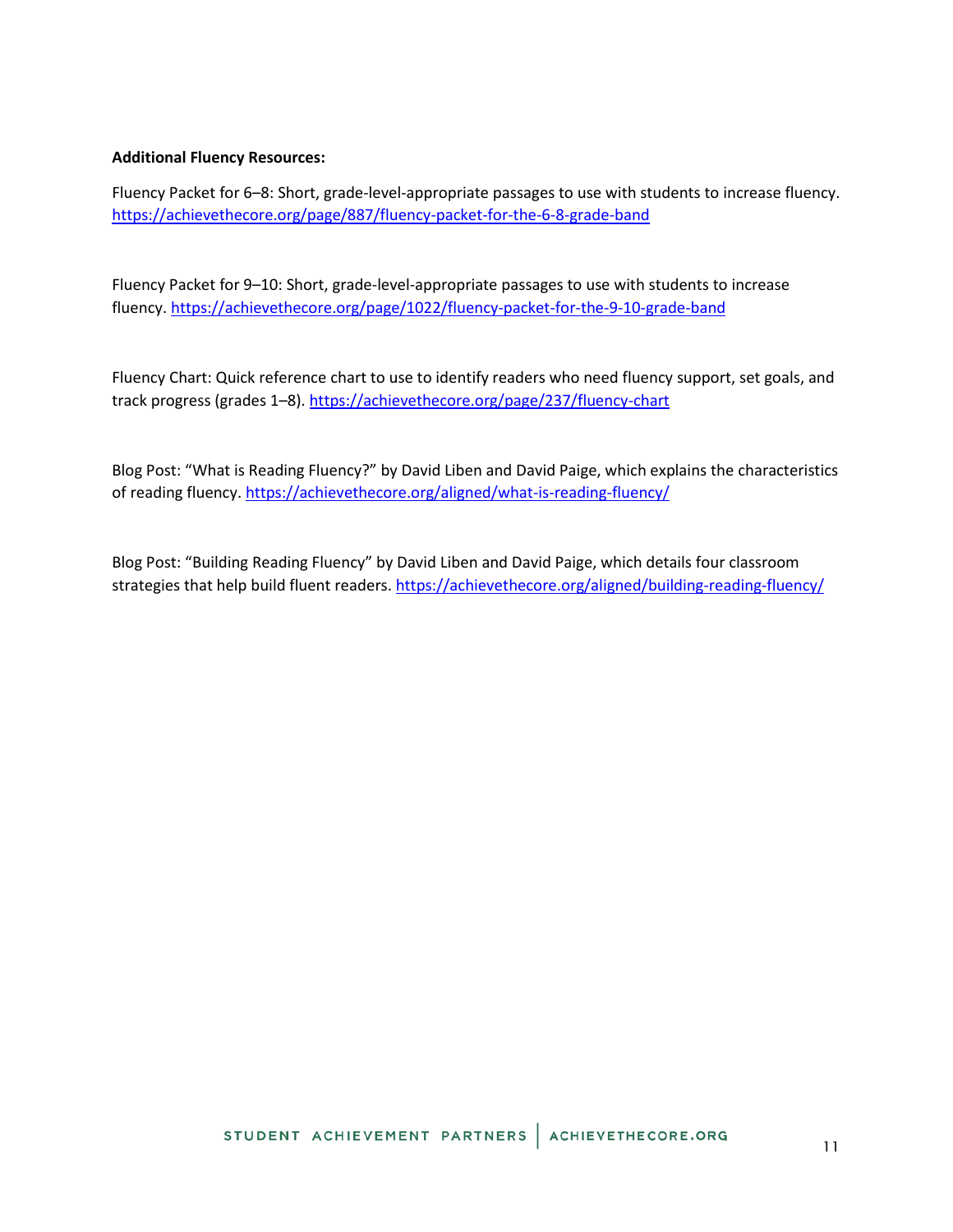#### **Works Consulted**

- Archer, A. L., Gleason, M. M., & Vachon, V. L. (2003). Decoding and fluency: Foundation skills for struggling older readers. *Learning Disability Quarterly*, *26*(2), 89–101. doi: 10.2307/1593592. <https://journals.sagepub.com/doi/abs/10.2307/1593592>
- Buck, J., & Torgesen, J. (2018). *The relationship between performance on a measure of oral reading fluency and performance on the Florida Comprehensive Assessment Test* (Tech. Rep. No. 1). Tallahassee, FL: Florida Center for Reading Research.
- Chard, D. J., Vaughn, S., & Tyler, B. J. (2002). A Synthesis of Research on Effective Interventions for Building Reading Fluency with Elementary Students with Learning Disabilities. *Journal of Learning Disabilities*, *35*(5), 386–406. <https://doi.org/10.1177/00222194020350050101>
- Dowhower, S. L. (1994) Repeated reading revisited: Research into practice. *Reading & Writing Quarterly, 10*(4), 343–358, DOI: 10.1080/1057356940100406
- Fuchs, L., Fuchs, D., Hosp, K., & Jenkins, J. (2001). Oral reading fluency as an indicator of reading competence: A theoretical, empirical, and historical analysis. *Scientific Studies of Reading, 5*(3), 239–256
- Hoffman J. V., & Clements, R. (1984). Reading miscues and teacher verbal feedback. *Elementary School Journal, 84*(4), 423–439.
- Jenkins, J. R., Fuchs, L. S., van den Broek, P., Espin, C., & Deno, S. L. (2003). Sources of individual differences in reading comprehension and reading fluency. *Journal of Educational Psychology, 95*(4), 719–729
- Kuhn, M. R., & Stahl, S. A. (2003). Fluency: A review of developmental and remedial practices. *Journal of Educational Psychology, 95*(1), 3–21.
- Liben, D., & Liben, M. (2019). *Know better, do better: Teaching the foundations so every child can read.*  Learning Sciences International.
- National Reading Panel. (2000) *Report of the National Reading Panel--Teaching Children to Read: An Evidence-Based Assessment of the Scientific Research Literature on Reading and Its Implications for Reading Instruction.* Washington, D.C.: National Institute of Child Health and Human Development.
- Pikulski, J. J., & Chard, D. J. (2005). Fluency: Bridge between decoding and reading comprehension. *The Reading Teacher, 58*(6), 510–519.
- Rashotte, C. A., MacPhee, K., & Torgesen, J. K. (2001). The effectiveness of a group reading instruction program with poor readers in multiple grades. *Learning Disability Quarterly, 24*(2), 119–134.